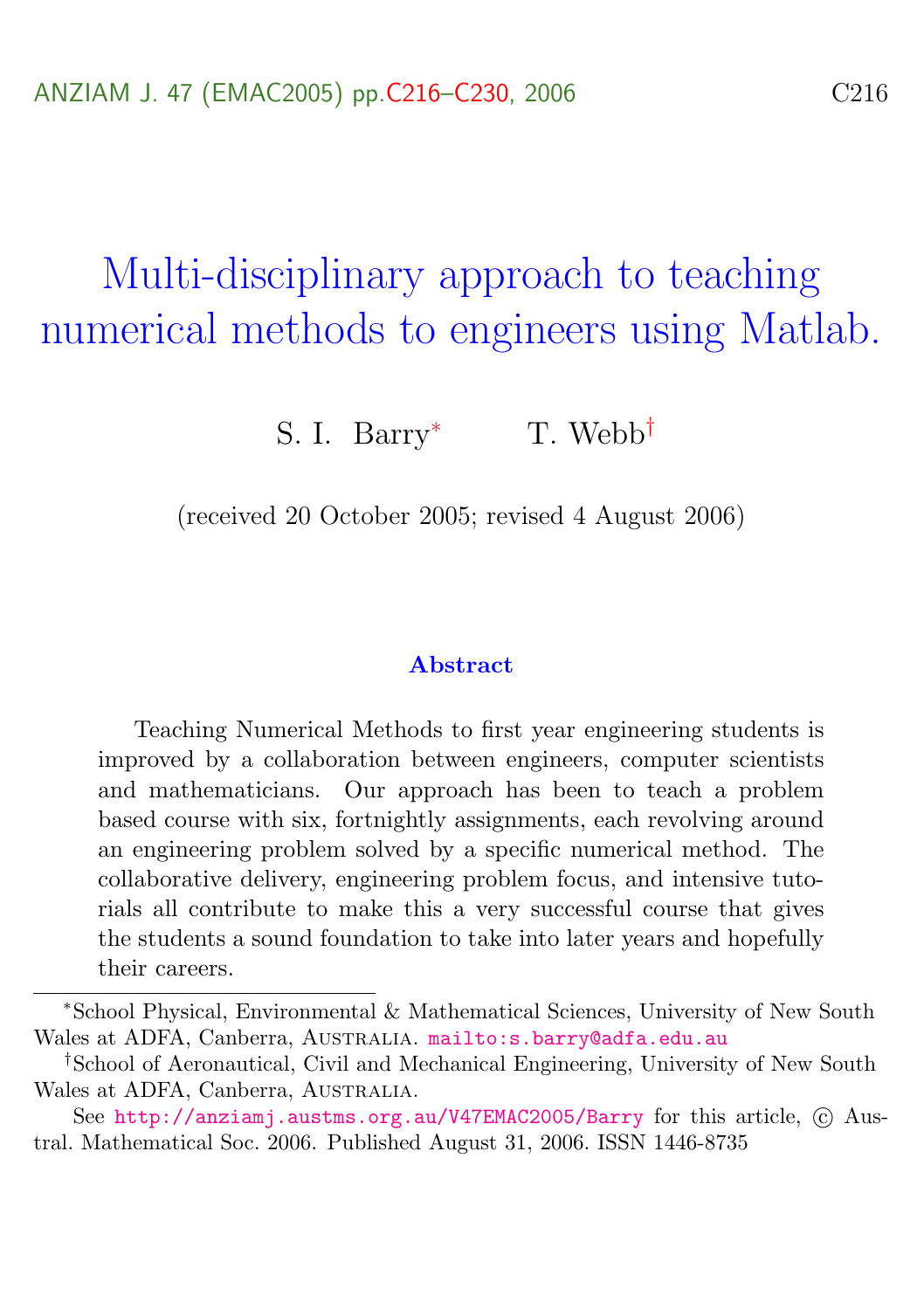|  |  | ANZIAM J. 47 (EMAC2005) pp.C216-C230, 2006 |  | C <sub>217</sub> |
|--|--|--------------------------------------------|--|------------------|
|--|--|--------------------------------------------|--|------------------|

# **Contents**

| 1 Introduction            | C <sub>217</sub> |
|---------------------------|------------------|
| 2 Background history      | C <sub>218</sub> |
| 3 How the course is run   | <b>C220</b>      |
| 4 Example problems        | C222             |
| 5 Results and impressions | C <sub>226</sub> |
| <b>6</b> Conclusion       | C <sub>229</sub> |
| <b>References</b>         |                  |

# <span id="page-1-0"></span>1 Introduction

A course in Numerical Methods studies the way we use computers to solve mathematically based problems, a particularly important skill for engineering students. Traditionally this means covering the theory and practice of numerically calculating typical mathematical and engineering problems such as integration, interpolation, regression, root finding, solving systems of linear equations (matrices), and solving differential equations.

There are numerous textbooks which have evolved over the last forty years, most of which are still grounded in the original computational methods and languages. These books spend a great deal of time covering error propagation, the benefits of one integration scheme over another, the derivation of these schemes and so on. While this is useful, especially to computer scientists and expert practitioners in the field, it is less relevant to a practicing engineer and engineering students in their first years of study, where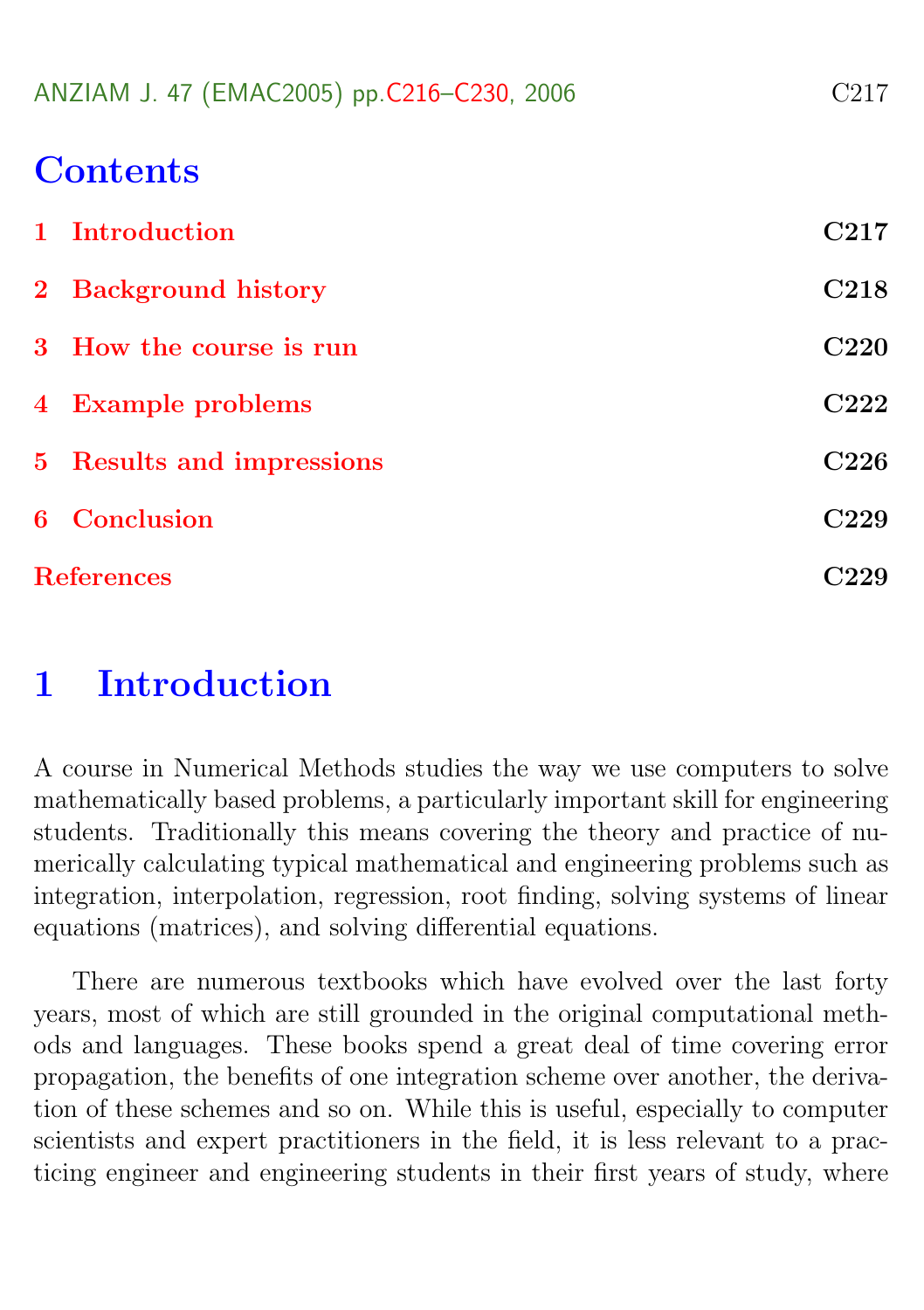#### <span id="page-2-1"></span>1 Introduction C218

application of in-built routines is more useful. Students are also more motivated when they can see a direct application to their chosen profession.

An example of the book/technology mismatch is simple integration. It takes one page to describe the fundamental principles of numerical integration via Riemann sums. It takes three lines to illustrate the MATLAB command quadl which will do many integrations numerically. Yet many books with titles Numerical Methods using MATLAB (for example  $[4]$ ), aimed at later year students, spend many pages describing competing methods, barely mentioning the simple Matlab command quadl. More targeted texts such as [\[2\]](#page-13-2) emphasise the details of the numerical methods rather than their use in solving engineering problems. However, two recent books [\[3,](#page-13-3) [6\]](#page-14-0) deal nicely with the learning of MATLAB with chapters on numerical methods with applications.

Our aim in developing the course Engineering Computational Methods was to give first year students some of the basic tools for solving engineering problems, while still giving them some experience in writing more complicated programs and a few of the numerical issued involved in computational methods. We try to teach them the in-built MATLAB commands, their uses and limitations, as well as an introduction to programming their own simple routines. The advantage of giving first year students an exposure to MAT-LAB solving of problems, and the underlying numerical methods, is that these students can then use these skills for all their later courses, hence deepening their understanding of other topics. As an underlying principle we wanted the course to be engineering problem focused since having realistic application both motivates [\[5\]](#page-14-1) students and gives them a deeper learning experience [\[7\]](#page-14-2).

# <span id="page-2-0"></span>2 Background history

Some fifteen years ago, the Civil Engineering Program at UNSW@ADFA was being redesigned and one topic under the spotlight was Numerical Methods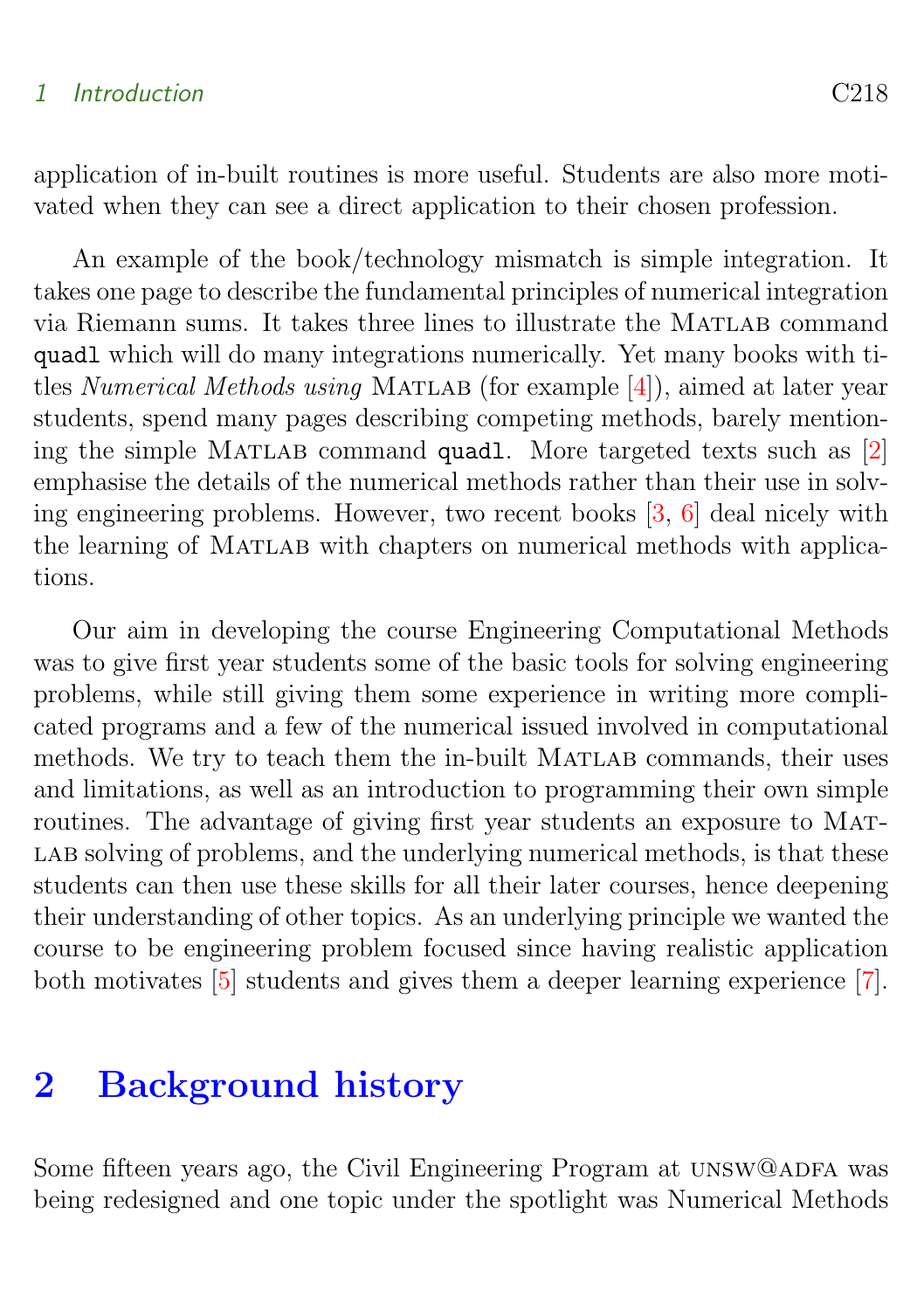### 2 Background history C<sub>219</sub>

which was being delivered as a service to second year engineers by a computer science school. The course was presented from a computer science perspective with emphasis on topics important to those designing numerical methods but of peripheral interest to Civil Engineers. The decision was taken to deliver the course from within the school, by engineering staff with a great deal of professional experience using computing tools in their everyday work, as well as training in the underlying mathematics and computing. What evolved was a project based, tutorial style course based around the Matlab computing language.

In 2003 there was a major restructure of the UNSW@ADFA Schools and with the subsequent amalgamation of Engineering Schools it was decided to offer a similar course to all engineering students. This required some major changes, notably delivery to a much larger class, and also bringing the Course back from second year to the second half of first year. In the process of gaining approval the question was asked as to whether the Course should be taught by computer science, engineering or mathematics, each having legitimate claims of expertise—and the valuable student credit points on offer.

The decision was taken to run the Course jointly by the three separate disciplines with each putting their own perspective on the course. This presented many challenges such as: modifying the content to be manageable by first year students; catering to different engineering strands (aeronautical, civil, electrical and mechanical); coping logistically with the larger student numbers (130 in 2004) who would require appropriate computing facilities and assistance; streamlining the administration of a course taught by three schools; and, jointly writing a set of lecture notes and problem sheets.

<span id="page-3-0"></span>In this article we first discuss how we ran the course before discussing the types of problems we assign to the students. We then give some more detailed descriptions of two of these problems, to illustrate our approach, before discussing the course outcomes.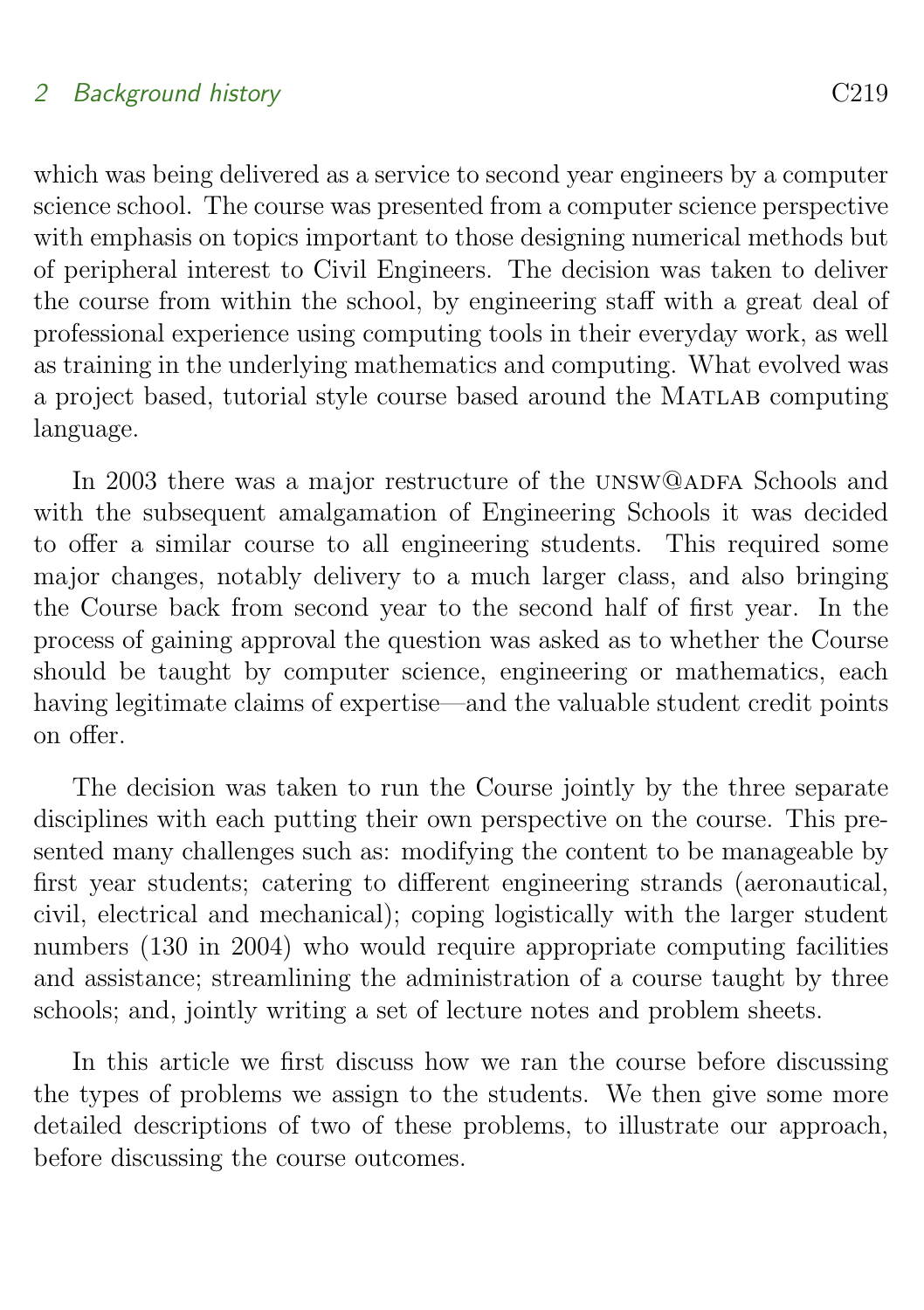#### 2 Background history C220

### 3 How the course is run

The Course comprises six engineering problems taken from real world experience or related to more advanced engineering courses and was developed by the second author with assistance from the other two lecturers and engineering colleagues. Development of course notes, framing the mathematical and numerical basis and overall management of the course fell to the first author. A third lecturer (Darcy Brooker from School of Information Technology and Electrical Engineering) provided further numerical and computational insight.

Each topic is presented over a two week period, with two lectures, and four hours of supervised computer laboratory sessions. The lectures are jointly delivered by the three lecturers who also conduct the laboratory tutorials with the assistance of tutors.

A typical lecture delivery would start with a description of the engineering problem to be solved by the engineer, followed by descriptions of the mathematical background, the relevant MATLAB functions, programming techniques and numerical issues. Most of this would be delivered over two hours at the start of each topic. The deep learning happens in the computer laboratories where the students tackle the assignments under supervision.

Through each topic the student has to come to an understanding of the engineering problem, be able to convert it into an equivalent mathematical formulation, design Matlab code to solve the problem and finally reinterpret it as the solution to the engineering problem. The students submit a written report with attached MATLAB code together with its output.

The assignments account for about 50% of the assessment with an exam accounting for the remainder. The three hour, closed book exam consists of small problems designed to reflect the knowledge gained by doing the assignments.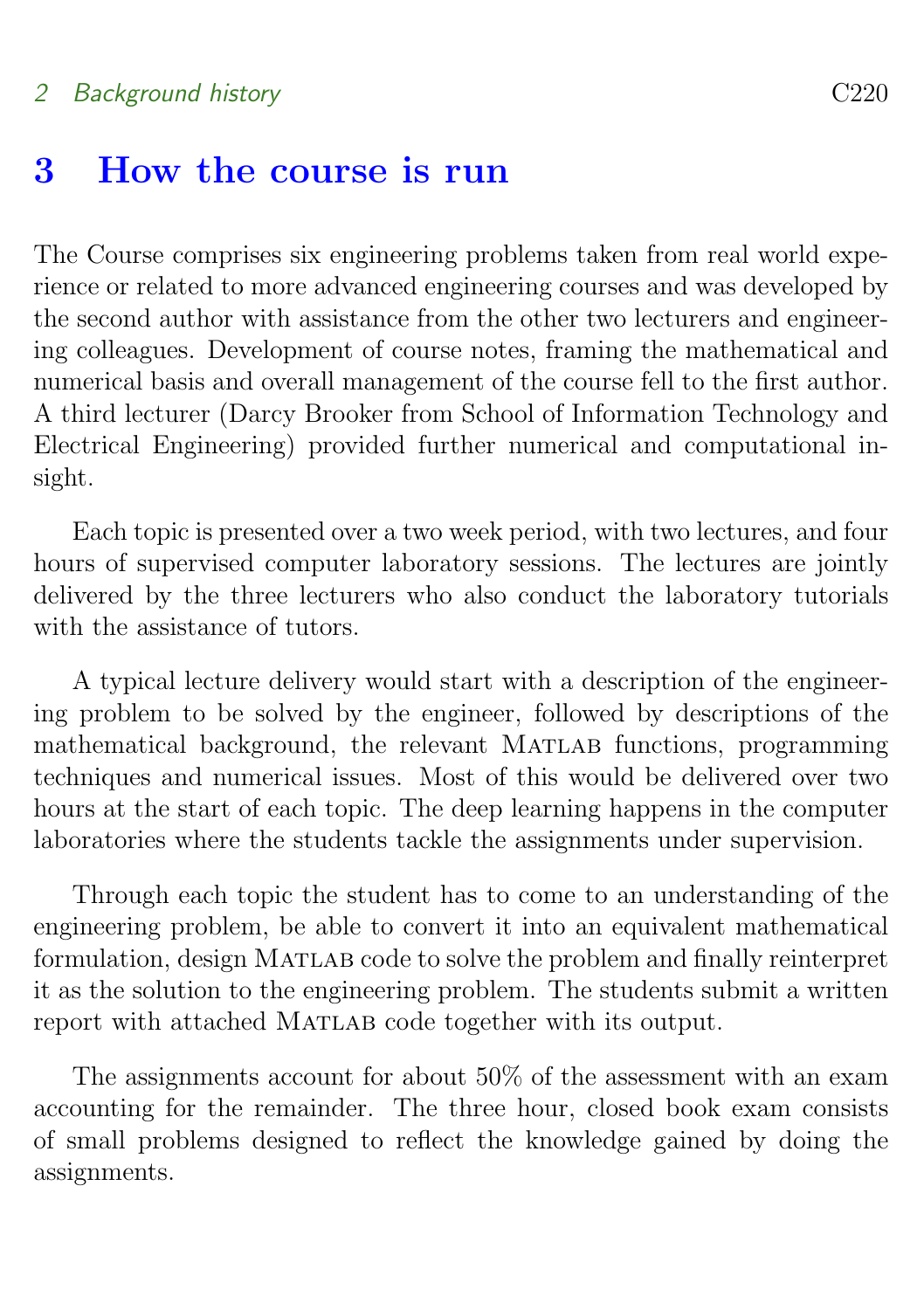#### 3 How the course is run C221

### Designing the problems

Some examples of the problems are:

- finding the current in an electrical circuit with many components (linear systems);
- finding the forces in elements of a truss frame (linear systems);
- replacing missing wave height data (interpolation);
- estimating the transmission of solar energy through the atmosphere (integration);
- modelling the pressure trace following an explosion (regression);
- finding the displacement of a pole due to the force of a wave (differential equations);
- finding the wave length of a tsunami for a given depth (solving nonlinear equations).

Each problem was very carefully designed so that it reflected a real life engineering problem but had definable outcomes in the form of a report to a fictitious supervisor (thus emphasising that this was an engineering problem, the outcome of which had to be communicated clearly to someone). The work had to be doable within the four hour tutorial, with perhaps one extra hour or so for preparing the report. The students were also prompted to explore some mathematical and computing issues so the assignment was not just a simple application of a one-line formula, but an exploration of uses and failings of 'black-box' computing tools.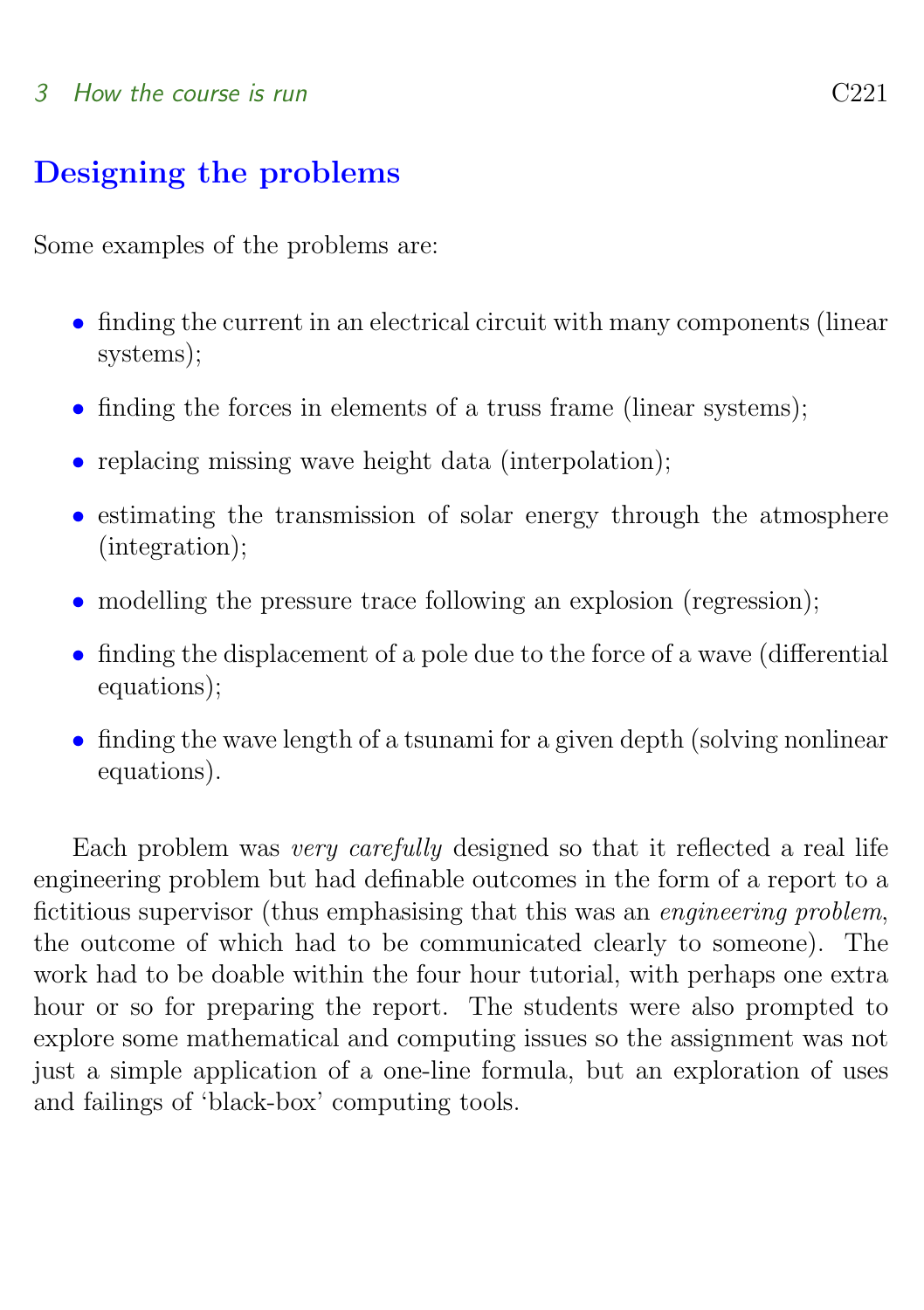### <span id="page-6-1"></span>Designing the course notes

As part of the course, detailed notes were produced, given the absence of our idea of a suitable textbook. These notes are available on the Course web site and were hypertext PDF, so that index and table of contents link directly to the appropriate page. All graphs in the text were produced by Matlab, and when a student clicks on these graphs the appropriate MATLAB code appears and can be copied by the student. Hence students can easily use the code as templates or examples for their own work. In addition, a detailed MATLAB help page was produced which incorporates our own MATLAB guide as well as several on-line guides taken from other universities (with permission) [\[1\]](#page-13-4).

# <span id="page-6-0"></span>4 Example problems

To illustrate our approach we outline two problems: finding the zero of a nonlinear function for wavelength; and, solving differential equations for a bending beam.

### Zeroing nonlinear functions

This assignment involved finding the wavelength, L, of a tsunami for a given water depth—an apparently trivial task but with enough aspects to make it interesting for the student. The governing equation is

$$
f(L) = L - \frac{gT^2}{2\pi} \tanh\left(\frac{2\pi d}{L}\right) = 0,
$$
\n(1)

where q is gravity,  $T = 2880$  s is the period (calculated from an earlier assignment), and  $d \approx 4000$  m is the water depth typical for the Indian Ocean.

Typical questions for the students were briefly as follows: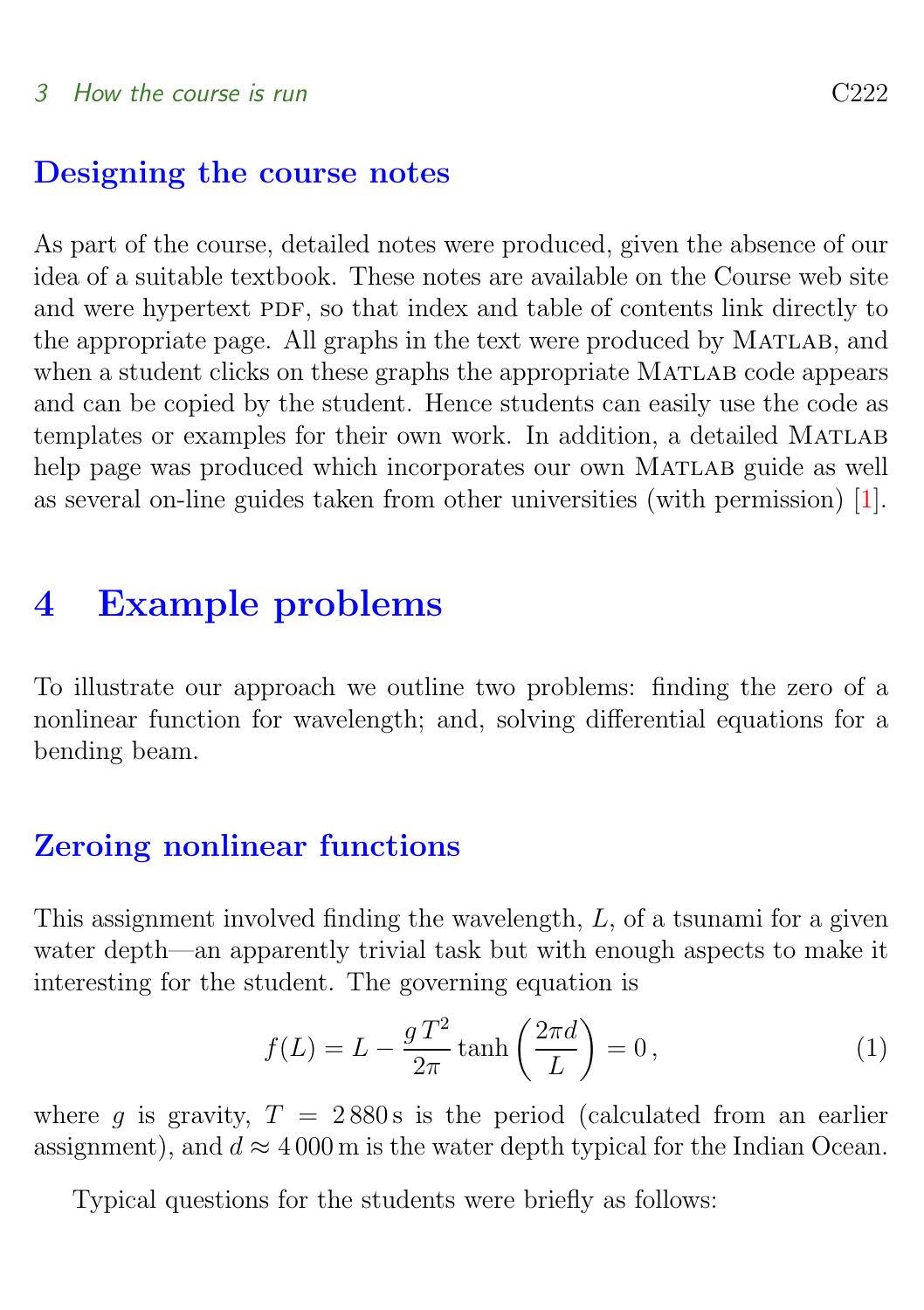#### 4 Example problems C223

- 1. Plot  $f(L)$  and graphically estimate the zero  $(L)$ .
- 2. Use fzero( $\mathfrak{C}(f,10^6)$ , fzero( $\mathfrak{C}(f,1)$ , fzero( $\mathfrak{C}(f,[1,10^6])$ ) to find the zero.
- 3. Approximate the function using tanh  $x \approx x$  to get

$$
f_1(L) \approx L - \frac{gT^2}{L} \quad \Rightarrow \quad L \approx \sqrt{gT^2d} \,. \tag{2}
$$

4. Use  $\tanh x \approx x - x^3/3$  to obtain

$$
L^4 - (g T^2 d) L^2 + g T^2 d^3 4\pi^2 \approx 0, \qquad (3)
$$

and use the **roots** command in MATLAB to find the zeros of this function.

- 5. Write a Newton's method code to find the zero.
- 6. If  $d = 4000 \pm 50$  what error does one get with L?

We expected the students to comment on what their results meant. For example, the plot of the  $f(L)$  along with the approximate versions of  $f(L)$ using the asymptotics of tanh are illustrated in Figure [1.](#page-8-0)

The student should note that the  $fzero(\mathcal{C}_1, 10^6)$  gives the answer accurately, since  $L = 10^6$  is a good first guess, but after several iterations. However, fzero( $\mathcal{C}(f,1)$ ) gives the incorrect result of  $L = 0$  since MATLAB actually finds the discontinuity of  $f(L)$  at  $L = 0$ , while fzero(@f,[1,10<sup>6</sup>]) (giving MATLAB the range  $x \in [1, 10^6]$  gives the result accurately and quickly.

The student then shows that  $L \approx \sqrt{gT^2d}$  gives an acceptable result with an error of 0.003%. Doing the cubic approximation also gives an accurate answer, but that one has to know enough to discard the inaccurate root at  $L = 14500$ . Doing a little programming to do Newton's method, the student then finds that an accurate answer is obtained with fewer steps than using fzero even with a starting value of  $L = 1$ .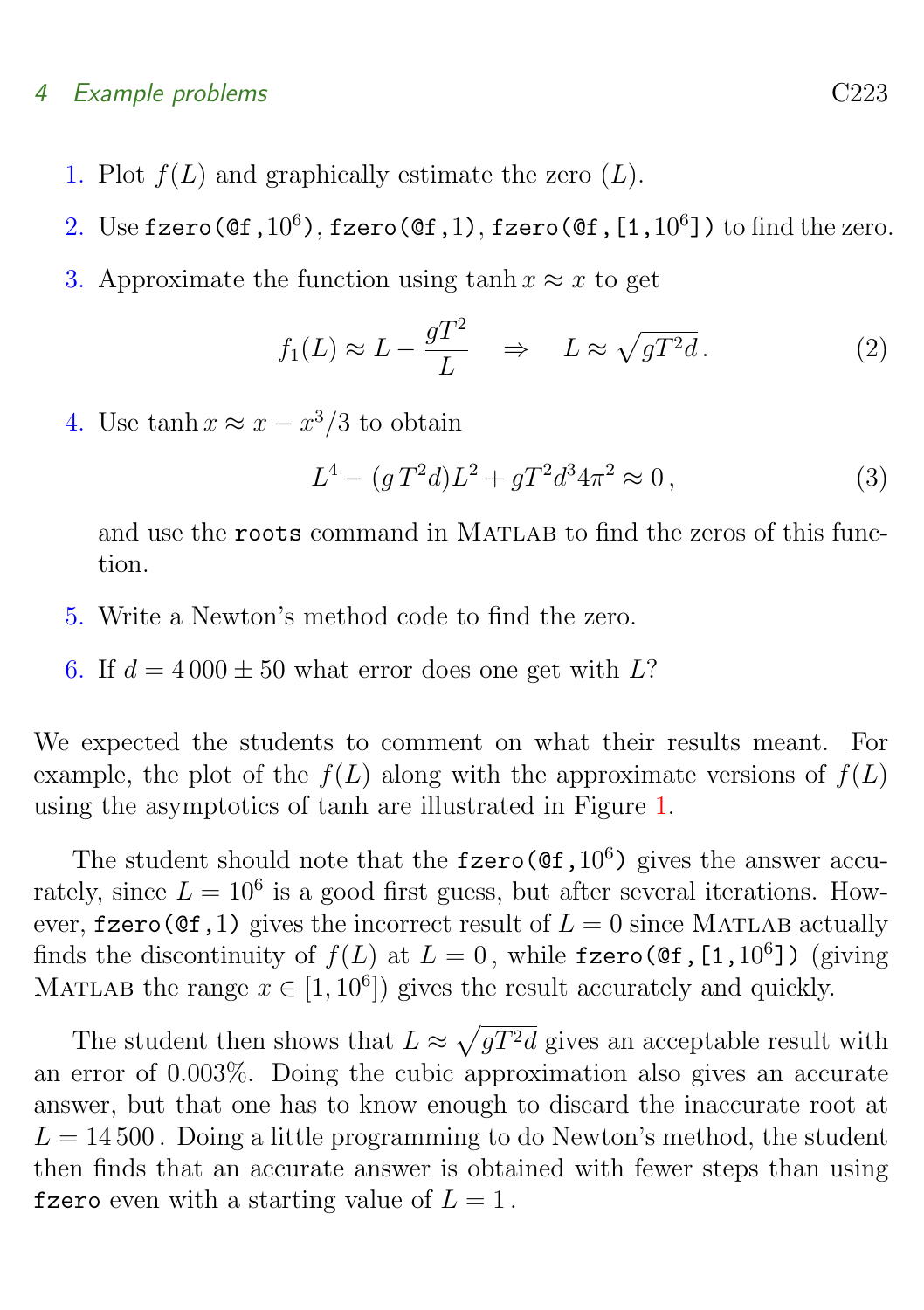

<span id="page-8-0"></span>FIGURE 1: Objective function  $f(L)$  with various approximations.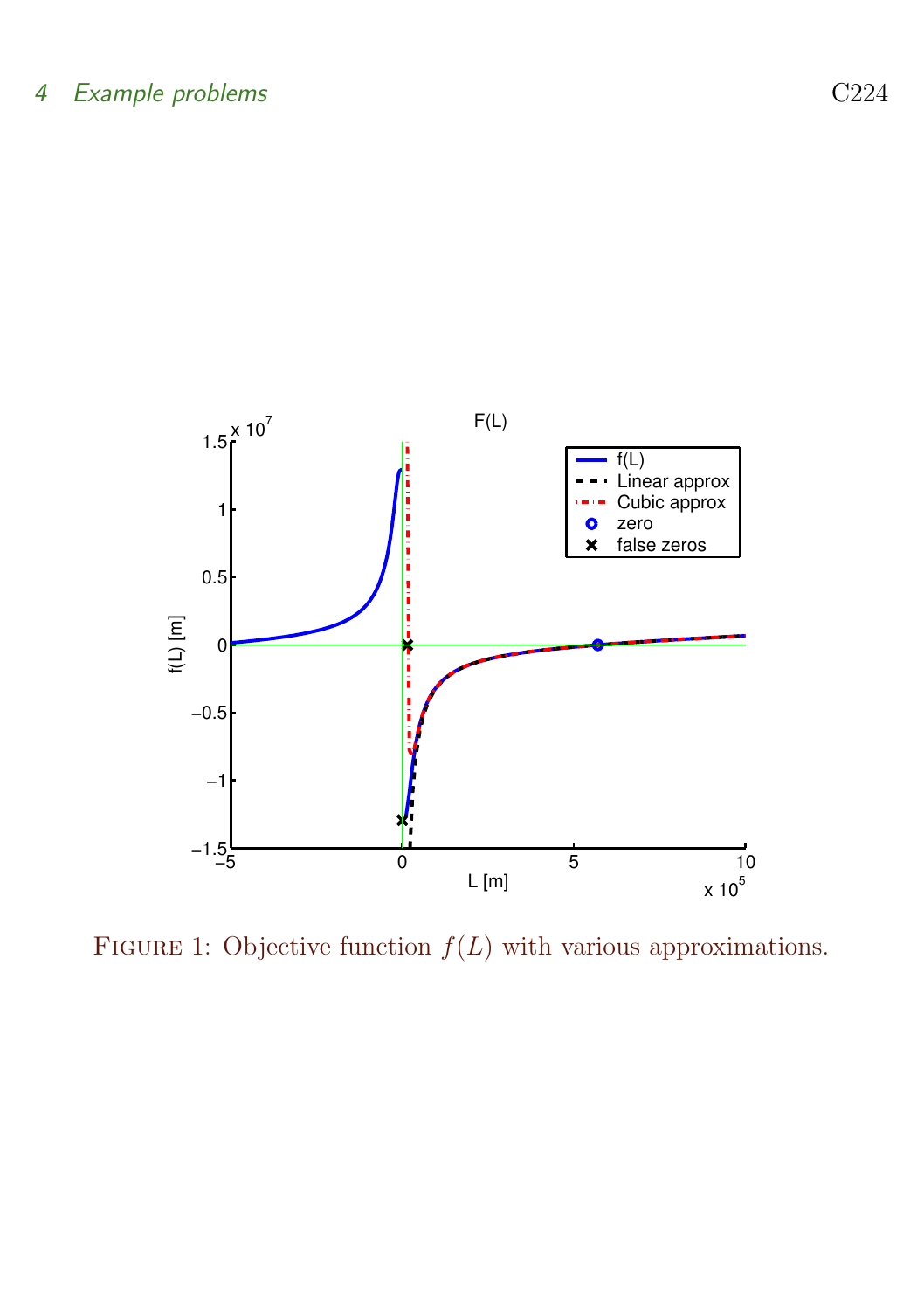#### 4 Example problems C225

By showing that the error in d gives an error of  $L = \pm 0.006\%$  the student should then realise that super-accurate and efficient methods are of little use if the error in the data swamps the method used.

The student finally concludes that  $L \approx \sqrt{gT^2d}$  gives an acceptable solution given the errors in  $d$ , but that if more accuracy is required then Newton's method is the fastest, and MATLAB in-built command fzero works almost as well, with some guidance. Hence, perhaps the conclusion we most want the student to realise is this: no method is ideal and gives perfect answers every time; one must always consider many options and think carefully about the results.

### Differential equations

A second example is finding displacement  $y(x)$ , for a pole bending under wave drag force, as governed by

$$
y'' = \alpha (h - x)^2 (1 + y'^2)^{3/2}, \quad y(0) = y'(0) = 0,
$$
 (4)

where  $\alpha$  is a constant, x is the height up the pole, and h is the water depth. Here we get the student to solve this using MATLAB ode45 having first solved the linear approximation

$$
y'' = \alpha (h - x)^2 \tag{5}
$$

both analytically and numerically. One of the problem solving strategies addressed in this assignment is to first solve a problem with known solution (the linear approximation) before solving more complicated nonlinear problems. In addition we get the student to write a simple Euler solution and comment on the various solutions.

This assignment coincided with the first year mathematics course where converting a second order differential equation to systems of first order differential equations was being discussed. There was thus opportunity to address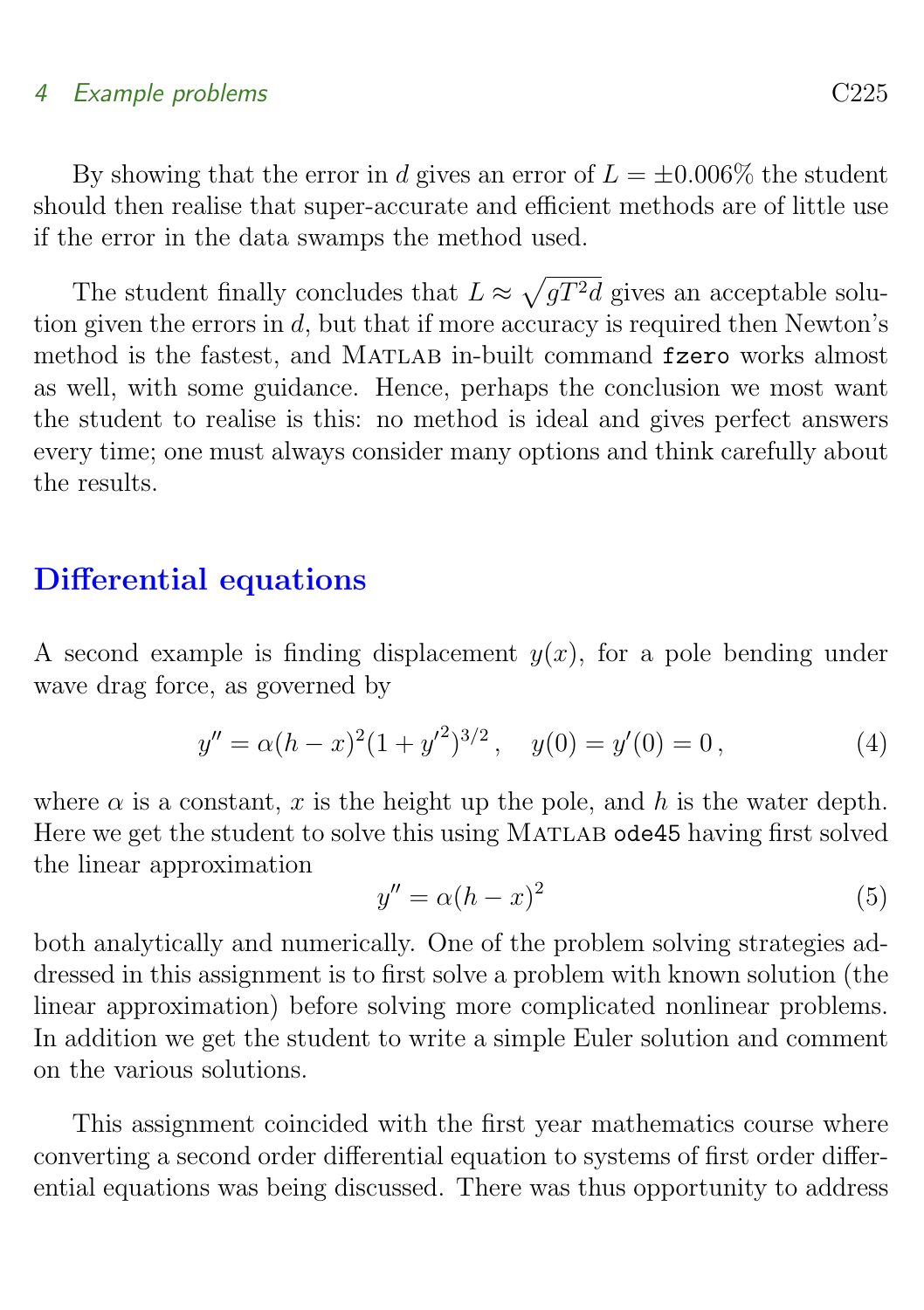#### 4 Example problems C226

the problem of compartmentalism by reinforcing and expanding on the material from the mathematics course.

## <span id="page-10-0"></span>5 Results and impressions

Developing this course was not easy. Apart from the administrative difficulties of a course taught jointly by three lecturers, and three schools, there were the difficulties of reconciling our different approaches. As expected, each of us wanted different emphasis placed on different parts of the course. However, the resultant course was much better than we could have done separately. For example, the engineering examples were more realistic that would have been invented by a mathematician, but the input of mathematics and computer science meant the students appreciated more the background to the solution method and did more rigorous testing of their routines. An additional benefit was that collaboration extended beyond the confines of the course with more interaction between schools on the development and administration of our Engineering Mathematics courses. We also found that each of us learned a great deal, with even our MATLAB programming skills improving with the input of ideas from the other lecturers.

We have seen many benefits for the students with this Course. Students learned how to write well structured assignments. We are very strict on presentation and completeness with the solutions. Initial assignments were typically rather incomplete and scrappy, whereas by the end most were producing well polished assignments with well crafted and commented computer code as well as sound engineering interpretation. At the beginning many students were computer phobic. This disappeared by the end and most students were happy and confident in solving problems with MATLAB. While the assignments had to be done individually, we saw many pleasing aspects of teamwork in the tutorials. Students were genuinely helping each other and keeping the fine balance between collaboration and plagiarism. Most student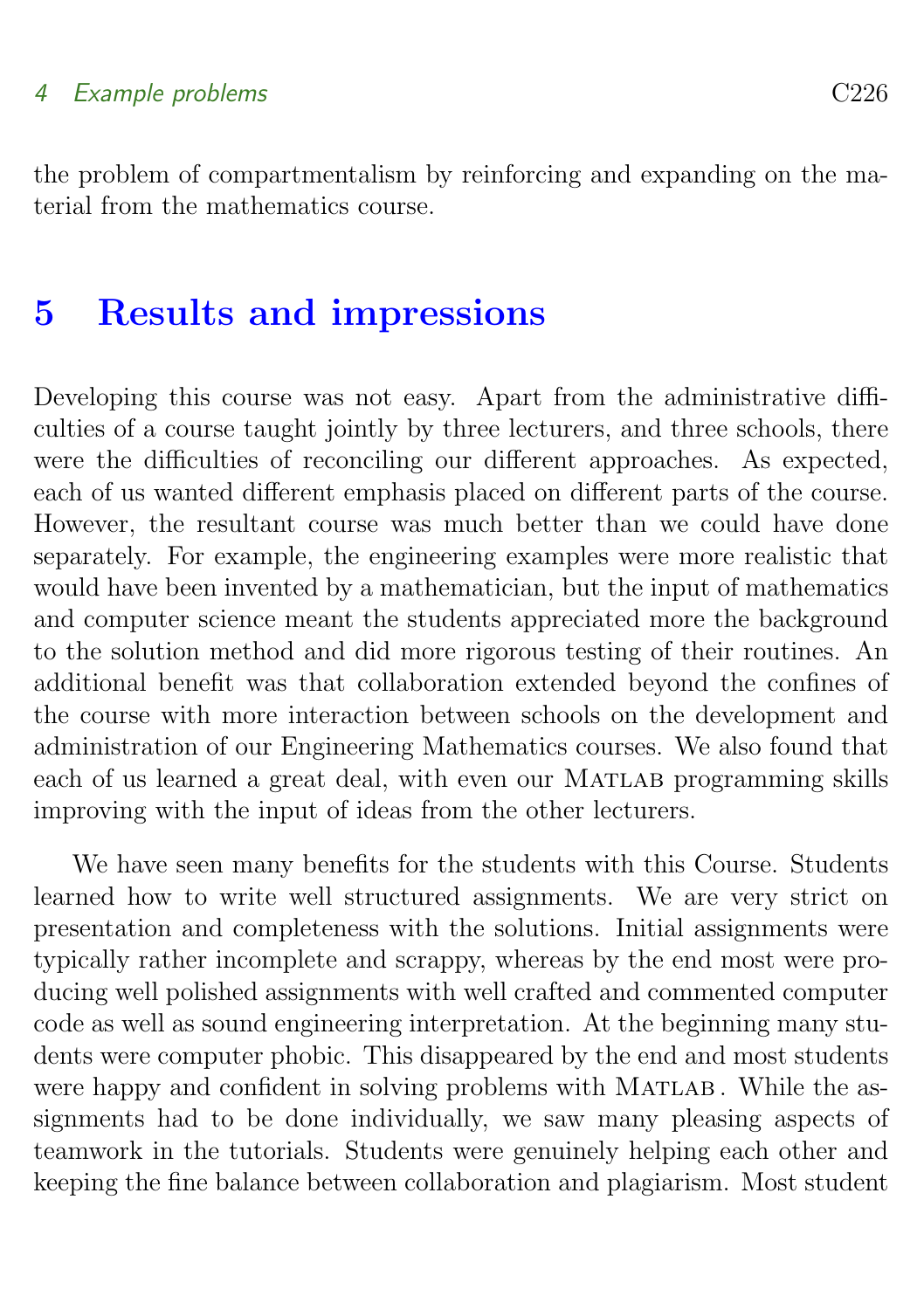### 5 Results and impressions C227

quickly became experts in the basics of setting up a MATLAB program, using a range of plotting features, writing function subroutines, and sorting out how to use new commands. They also gained skills in the overall approach to solving engineering problems—something that will continue into their later years.

Positive comments were received from the students in staff-student review meetings, and elsewhere, and also from our colleagues. The results of a student survey showed that the majority of the class saw the value in what we were doing although in the first year (2004) they commented that the assignments were too long.

We also had relevant comment from students who had not done the course. In one instance, one of us (Steve Barry) found several second year students working on an engineering assignment that required MATLAB. These students had not done the course because 2004 was the first year it was offered. In helping them Steve showed them what was available in the Course. They then enthusiastically used the notes to learn what they needed and were very vocal in their disappointment at not being taught this course when they were in first year. They felt it was a crucial course for them and one they wished they had done.

While the Course appears to be successful even in its first year of offering, it has not been without its problems:

1. We had some instances of plagiarism in 2004. We designed the assignments to be doable within the laboratory time frame; however, only about half of the students were completing their work in the laboratory times. In retrospect, we made the assignments in this first year too long, and hence many students felt undue pressure to finish and resorted to plagiarism. In 2005 the assignments were shorter and more focused, and there were no cases of plagiarism. In addition we had a flexible marking scheme whereby a student may count either four, five or six of the assignments towards their final mark. This meant that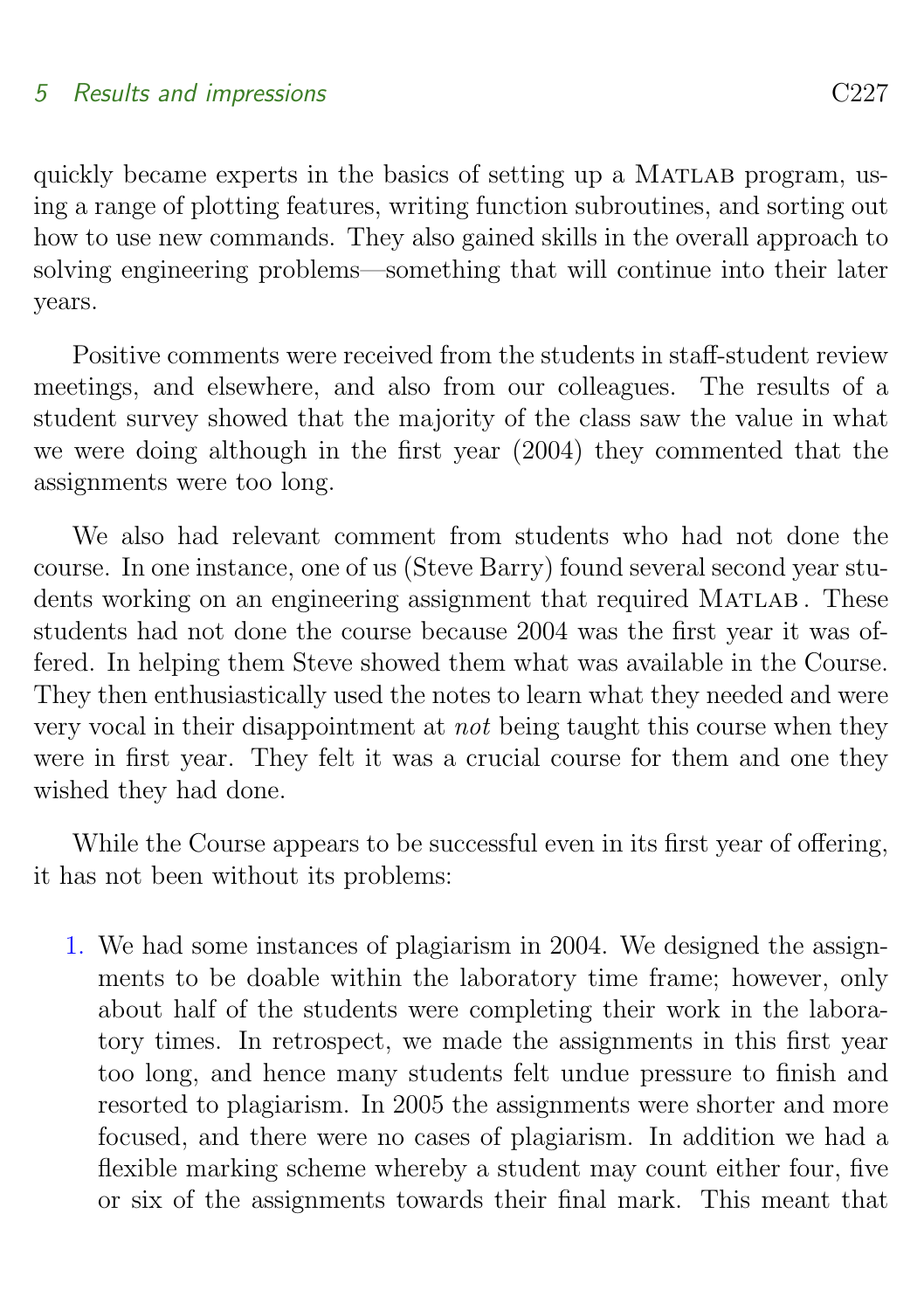### 5 Results and impressions C228

the pressure to perform well on each assignment was reduced, and a student could do badly on an individual assignment and still do well overall.

- 2. Administratively, the timetabling of computer laboratories was very difficult with the constraints of the number of students, the heavy engineering timetable and the equally heavily booked computer labs. This was made easier in 2005 since we advised students at the beginning of the year to purchase their own notebook computers with MATLAB something that about 80% of students did and which the students found very useful, being able to bring their work easily to us for help.
- 3. There were numerous administrative problems with a joint course of this nature, from mis-scheduling of exams to the simple task of three people editing the one set of notes.
- 4. Given the problem-based computer nature of the course, it would have been nice to have assignments worth 100% of the mark, or an exam using computers. However, given the large student numbers, and the possibility of plagiarism, a written exam was necessary. In addition, unsw@adfa does not have the facilities for simultaneous computing exams for 130 students. As students move to notebook computers we should be able to address this issue.

<span id="page-12-0"></span>While there were many areas we were not able to cover in this course, we felt the students learned the skills to apply their programming and MATLAB knowledge to any topic they might later come across. This is being reinforced in computational engineering courses in later years as many assignments are being set for MATLAB solution.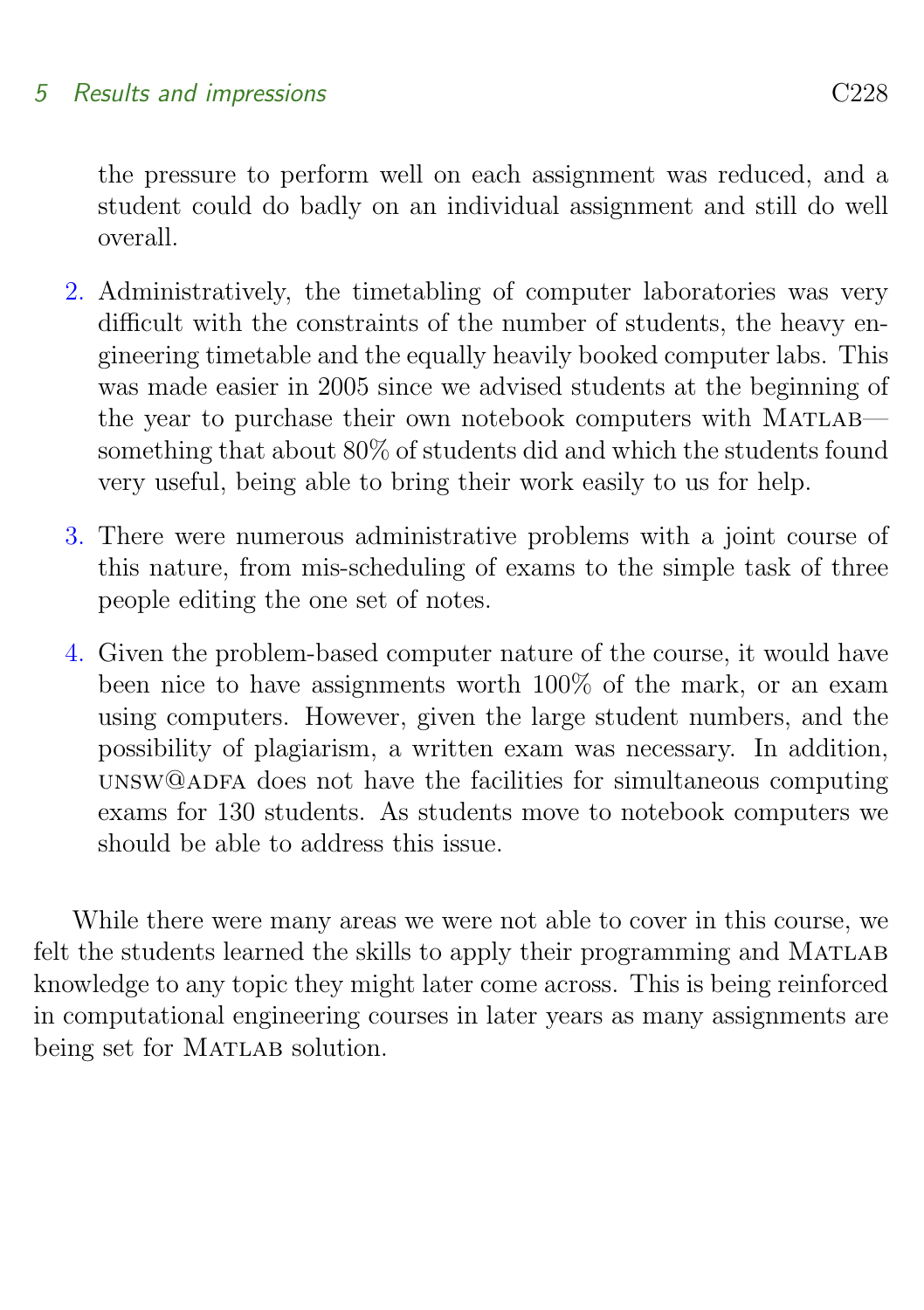# 6 Conclusion

Our teaching of applicable numerical methods to Engineering students benefits greatly from being jointly taught by engineering, mathematics and computer science academics. The students are more motivated, see a more balanced course and quickly learn how to solve an engineering problem with Matlab . While initially a difficult course to organise and develop, once set up, it is a course whose benefits to the student and the staff go well beyond the confines of the course itself.

Acknowledgements: We thank Darcy Brooker for computational insights and the input of colleagues and students.

# **References**

- <span id="page-13-4"></span><span id="page-13-0"></span>[1] S. Barry. MATLAB *quide and online tutorial help.* [http:](http://www.pems.adfa.edu.au/~s8704008/MATLAB.dir/MATLAB.html) [//www.pems.adfa.edu.au/~s8704008/MATLAB.dir/MATLAB.html](http://www.pems.adfa.edu.au/~s8704008/MATLAB.dir/MATLAB.html). [C222](#page-6-1)
- <span id="page-13-2"></span>[2] S. J. Chapra. Applied Numerical Methods with Matlab for Engineers and Scientists. McGraw Hill, 2005. <http://www.mhhe.com/engcs/general/chapra/> [C218](#page-2-1)
- <span id="page-13-3"></span>[3] A. Gilat. MATLAB. An introduction with applications. Wiley, 2005. [http://www.wiley.com/WileyCDA/WileyTitle/](http://www.wiley.com/WileyCDA/WileyTitle/productCd-0471694207.html) [productCd-0471694207.html](http://www.wiley.com/WileyCDA/WileyTitle/productCd-0471694207.html) [C218](#page-2-1)
- <span id="page-13-1"></span>[4] G. Lindfield and J. Penny. Numerical Methods using MATLAB. Prentice Hall, USA, 2000. [URL](http://www.wiley.com/WileyCDA/WileyTitle/productCd-0471694207.html) [C218](#page-2-1)